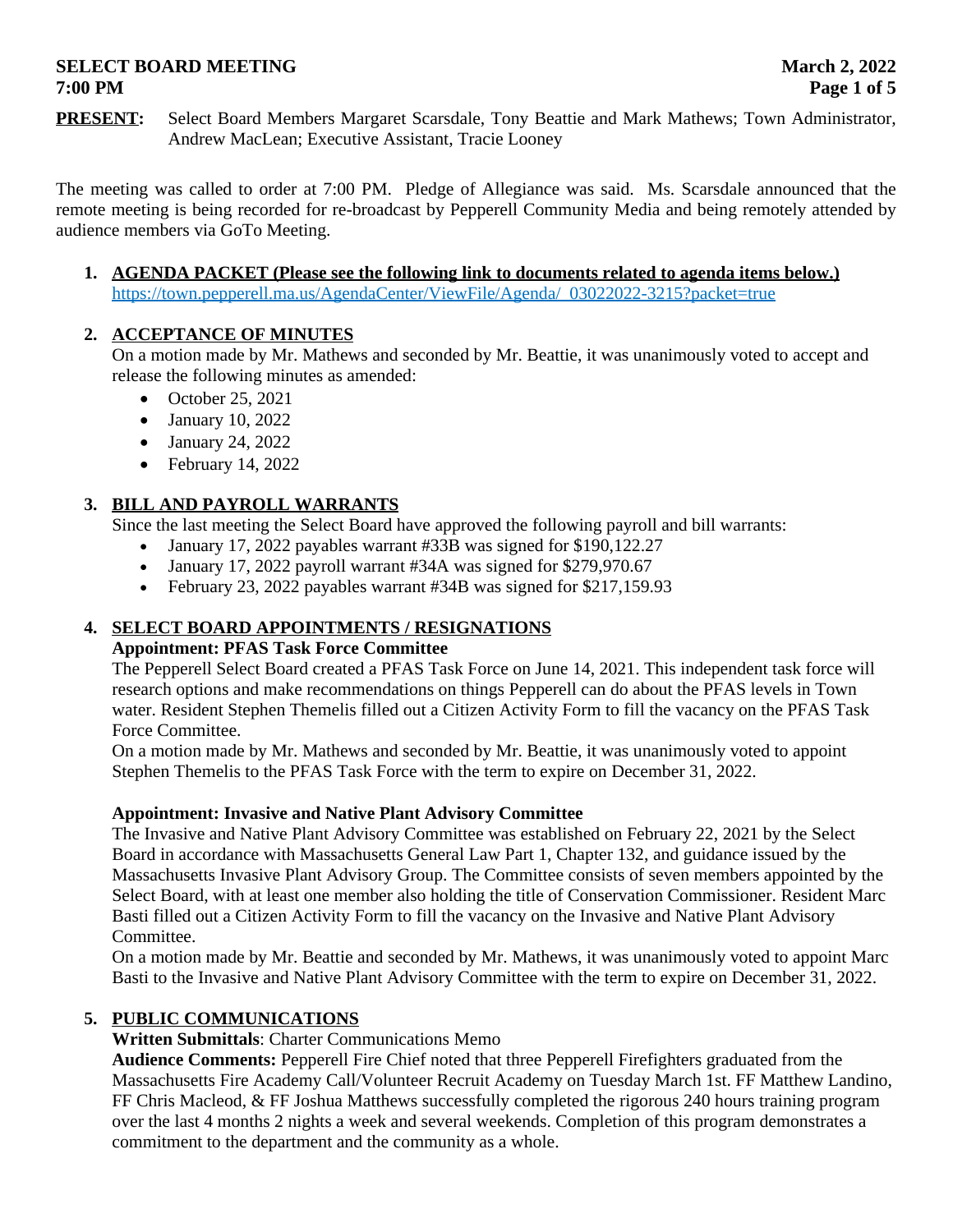# **SELECT BOARD MEETING MARGE 2022 7:00 PM Page 2 of 5**

### **6. DISCUSSION / ACTION ITEMS 6.1 Bill Greathead Remembrance**

The Select Board acknowledged the one-year anniversary of the passing of William Greathead.

# **6.2 ARPA Budget Decision Process**

The Select Board is to make determinations on American Rescue Plan Act and submit a budget to the US Treasury by April 30, 2022. The Board has been gathering input from multiple sources including two public information sessions, discussions with staff, capital program analysis, and by reviewing Master Plan priorities. The Select Board discussed how to choose public input ideas. The Board currently has received over 65 ideas totaling \$10 million dollars. The Town has \$3.62 million to spend. Board members were also asked to create a list of their individual priorities to help facilitate the decision process. Jennifer Thompson, the Town's ARPA Consultant, was in attendance to discuss with the Board her recommendations on spending the ARPA monies.

- On a motion made by Mr. Beattie and seconded by Mr. Mathews, it was unanimously voted to authorize the spending of up to \$130,702.00 of American Rescue Plan Funds on the following initiatives:
	- 1. \$6002.00 for COVID-19 Antigen kits
	- 2. \$59,700.00 for Engineered plans for the rotary Complete Streets grant application
	- 3. \$50,000.00 for the Massachusetts Historical Commission Capital Grant match
	- 4. \$15,000.00 for Capital Strategic Consulting for ARPA consulting and compliance (Authorization of spending on these items was time sensitive. The grant match will be returned to the ARPA account for the Town to re-appropriate, if the grant is not awarded.)
- On a motion made by Mr. Mathews and seconded by Mr. Beattie, it was moved to authorize \$1.8 million of the ARPA funds to cover the second step of the planning of the safety complex.
- An amendment was made to this motion. On a motion made by Mr. Beattie and seconded by Ms. Scarsdale, it was voted to move the spending of \$1.8 million of the ARPA funds to the Town Meeting. Ms. Scarsdale and Mr. Mathews- Nay, Mr. Beattie – Aye. Motion does not carry.
- The Board returned to the first motion. Ms. Scarsdale and Mr. Mathews Aye, Mr. Beattie- Nay. Motion carries.
- On a motion made by Mr. Mathews and seconded by Mr. Beattie, it was unanimously voted to prioritize one-time items like capital equipment or infrastructure upgrades.
- On a motion made by Mr. Mathews and seconded by Mr. Beattie, it was unanimously voted to consider items that require annual funding like increased staffing.
- On a motion made by Mr. Mathews and seconded by Mr. Beattie, it was unanimously voted that spending that is eligible for other grant funding is not considered to be having ARPA funds used.
- On a motion made by Mr. Mathews and seconded by Mr. Beattie, it was unanimously voted to utilize the Master Plan spending as the Board prioritizes the ARPA funds.
- On a motion made by Mr. Beattie and seconded by Mr. Mathews, it was unanimously voted to not give ARPA monies to businesses.
- On a motion made by Mr. Mathews and seconded by Mr. Beattie, it was voted to support non-profits with ARPA money. Mr. Beattie and Ms. Scarsdale- aye, Mr. Mathews – nay. Motion carries.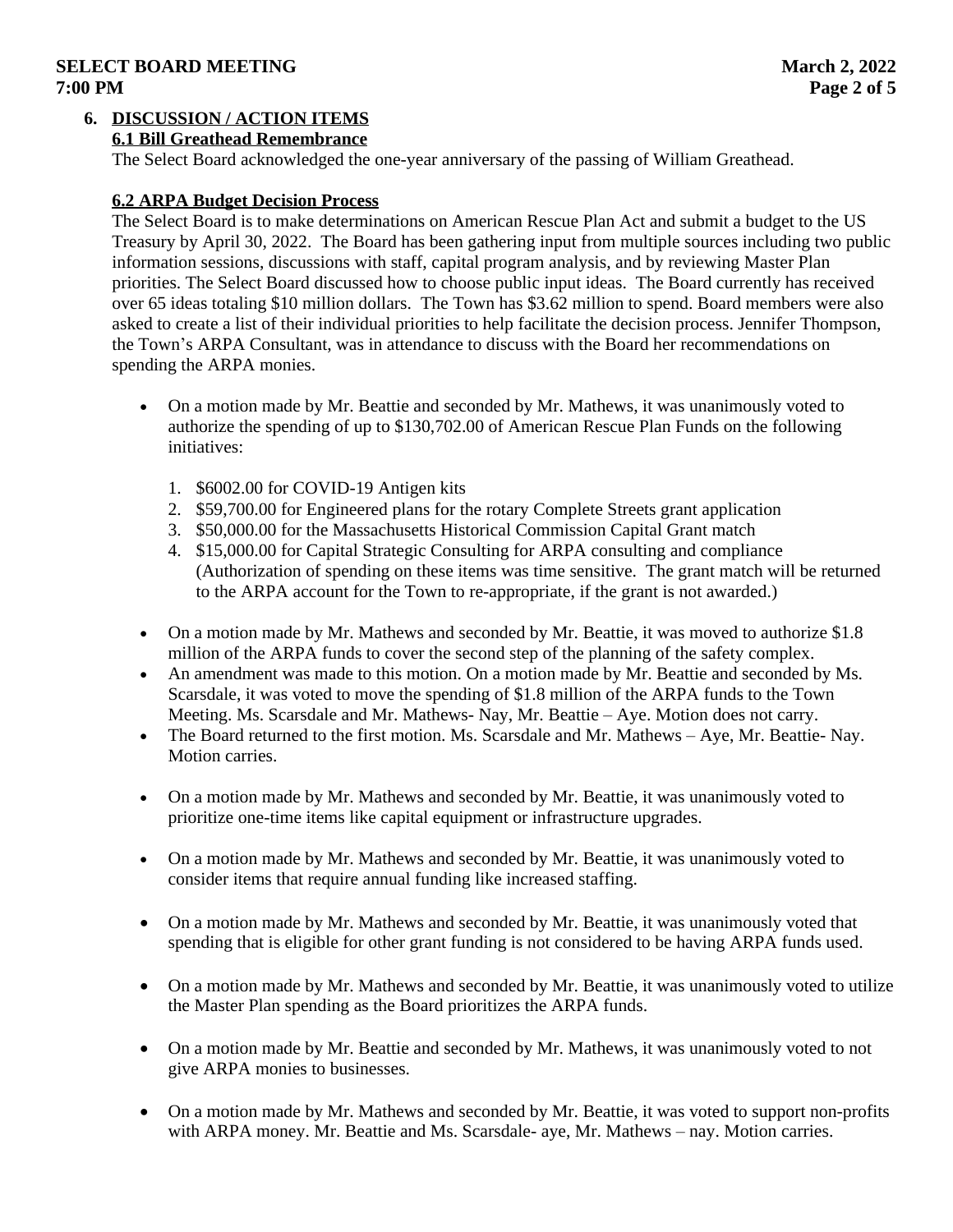# **SELECT BOARD MEETING** March 2, 2022 **7:00 PM Page 3 of 5**

Mr. Beattie will take on the task of looking further in to the criteria for non-profits to be eligible for receiving ARPA funds.

 On a motion made by Mr. Mathews and seconded by Mr. Beattie, it was voted to use ARPA funds for premium pay. Mr. Mathews and Mr. Beattie – nay, Ms. Scarsdale abstained

# **6.3 Annual Town Meeting Start Time**

On 02/14/2022 the Select Board set the Annual Town Meeting dates for May 9th and 10th. A start time needs to be added to the decision. The extension of remote meetings through July 15, 2022, signed by the Governor in February, also allows us to consider changing quorum to no more than 10%.

On a motion made by Mr. Mathew and seconded by Mr. Beattie, it was unanimously voted to set the Annual Town Meeting start time at 7:00 PM on May 9th and May 10th, 2022.

### **6.4 Permission to Deficit Spend Snow and Ice Budget**

Snow and Ice is the most unpredictable budget in the General Fund. As such, the Commonwealth of Massachusetts allows the Town to deficit spend this account, with the permission of the Select Board and the Finance Committee. The Town may cover the deficit with account transfers, reserve funds, free cash or other stabilization funds.

On a motion made by Mr. Mathews and seconded by Mr. Beattie, it was unanimously voted to allow the Town to deficit spend the Snow and Ice account for Fiscal Year 2022.

#### **6.45 Two Items Not Anticipated But Time Sensitive**

### **Stretch Code Letter of Support**

On February 24th the Town received a request from State Senator Mike Barrett to send a letter to the DOER and members of the legislature who are deciding on changes to the Stretch Code. This request is time sensitive in that the voting is to take place on March 9, 2022, before our next Select Board Meeting.

The Stretch Code is an existing set of building regulations relating to energy efficiency and conservation in building development. This letter argues that the proposed changes do not go far enough to help move Massachusetts toward its 'Net Zero' goals. The Town Administrator asked the Board if he should create a letter to be endorsed by the Board and sent in as requested.

On a motion made by Mr. Beattie and seconded by Mr. Mathews, it was voted to have the Board provide edits to this draft letter to the Town Administrator, that the final draft be reviewed by the Board individually, before it is sent to DOER and the legislative committee Chairs.

#### **NMRSD School Committee Letter on Budget**

The Towns of Ashby and Townsend asked on March 1, 2022, if we would write a letter to the North Middlesex Regional School District asking them to consider adjustments to their proposed budget. The School Committee is scheduled to vote the budget on March 7th.

Last week, a letter the Select Board endorsed, was sent to Senator Kennedy advocating for the additional education funding. Pepperell recently hosted a meeting with the three district towns, the school committee, and the superintendent on this topic. Margaret Scarsdale and the Town Administrator spoke with the MMA Legislative leader on education issues, Jackie Lavender-Bird.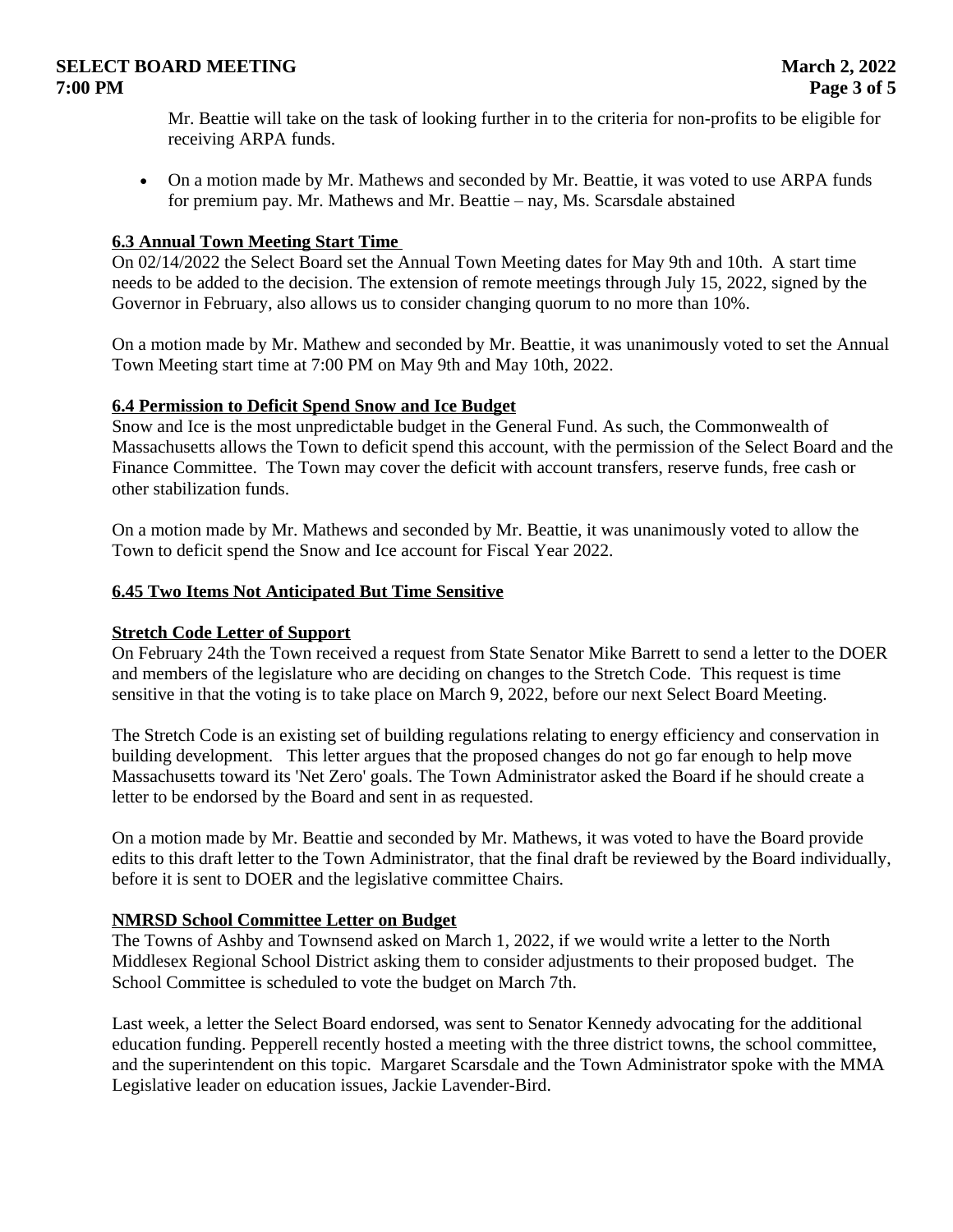# **SELECT BOARD MEETING MARGE 2022 7:00 PM Page 4 of 5**

The Town Administrator is prepared to create a letter asking the school district to consider further reductions in their budget, advocate for the use of their Excess & Deficiency funds to reduce town assessments, and to offer to continue lobbying the legislature for increased Chapter 70 and school transportation funding. As this letter needs to get to the school committee promptly, the TA asked the Board to endorse this message or direct the TA to take a different path.

On a motion made by Mr. Mathews and seconded by Mr. Beattie, it was unanimously voted to direct the Town Administrator to create a letter to the North Middlesex Regional School District school committee advocating for a more appropriate budget for FY2023 using the outline provided tonight.

# **6.5 Future Meeting Topics**

The Town Administrator reviewed upcoming topics for the next Select Board meeting.

# **7. REPORTS**

# **7.1 Select Board Reports**

The Select Board members gave the following updates:

Chair Scarsdale reports the following actions:

 Coordinated the budget discussions between the Ashby/Townsend/Pepperell Select Boards, Finance Committee, School Committee, a working group that was formed on the last call, and our State **Senators** 

Clerk Beattie reports the following actions:

- Worked with the Agricultural Commission on their survey regarding a commercial kitchen and food hub
- Worked with the TA regarding personal development
- Met with Fire Chief Borneman and discussed the use of ARPA funds

Member Mathews reports the following actions:

- Weekly meeting with MPIT team
- Met with the Executive Director for the Chelmsford Housing to discuss affordable housing opportunities
- Attended NMCOG meeting
- Worked with Town Human Resource Generalist, Judy Palumbo, regarding the Town Administrator contract

# **7.2 Town Administrator Reports**

The Town Administrator did not present a report at this meeting.

# **8. ADJOURNMENT**

On a motion made by Mr. Mathews and seconded by Mr. Beattie, it was unanimously voted to adjourn the meeting at 9:51 PM.

Respectfully submitted,

Tracie Looney, Executive Assistant

**APPROVED:**